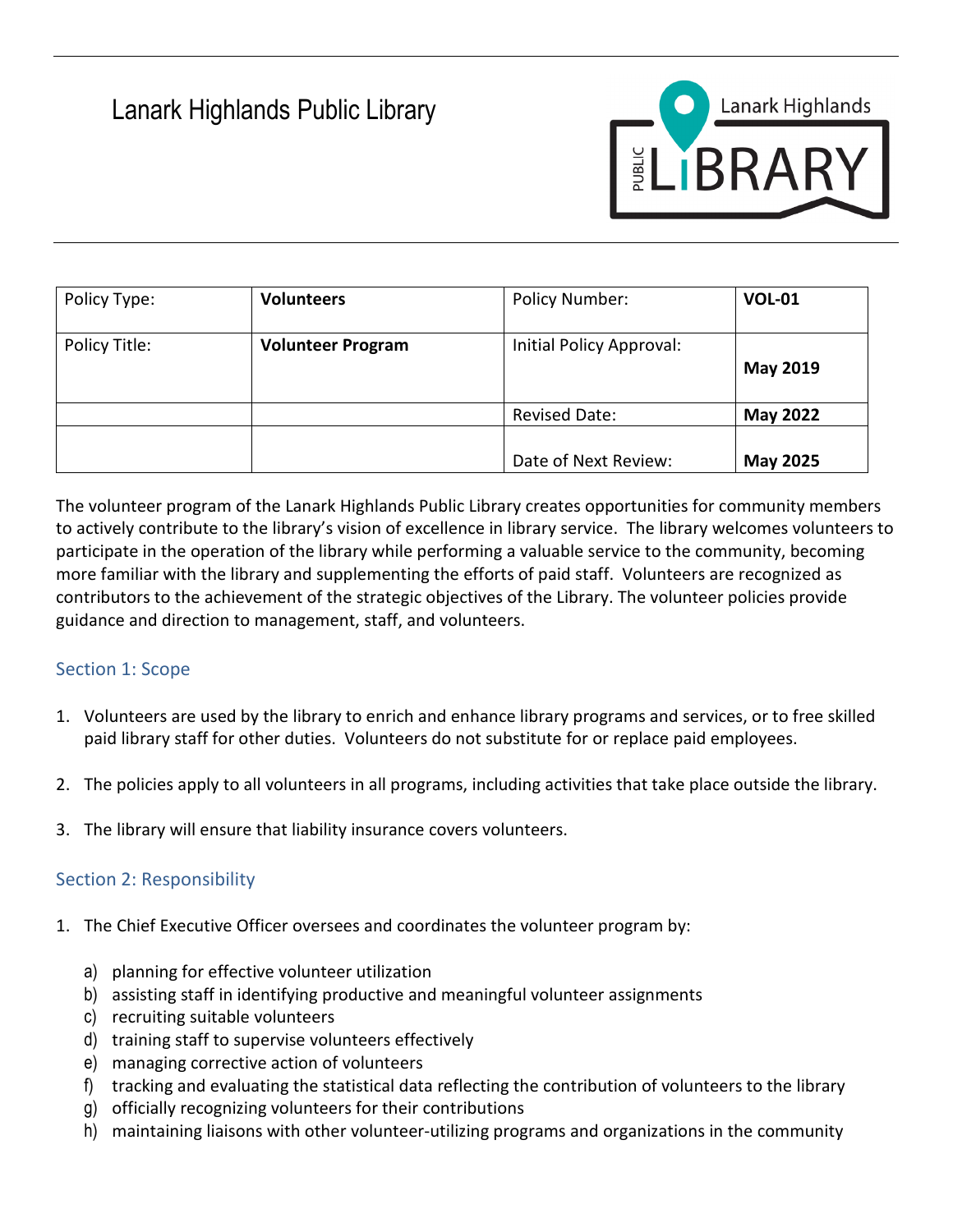2. A system of records is maintained on each volunteer. Volunteer records shall be accorded the same confidentiality as paid staff personnel records.

# Section 4: Eligibility for Volunteering

- 1. The term "volunteer" refers to a person who performs services for the library without compensation or expectation of compensation (beyond reimbursement for pre-approved specified expenses) and, who performs a task at the direction of, and on behalf of, the library.
- 2. The library also accepts community members as volunteers who are participating in student projects, corporate volunteer programs, and other volunteer referral programs.
- 3. The service of paid staff members as volunteers is accepted provided that the volunteer service is:
	- a) initiated by the staff member
	- b) provided voluntarily
	- c) involves work that is outside the normal scope of duties and working hours for that staff member
- 4. Family members of paid staff are allowed to volunteer with the library but will not be placed under the direct supervision of their family members who are employees.
- 5. The minimum age requirement for volunteers is 14.
- 6. Opportunities for volunteer placements are identified by staff or by the board. The library accepts the service of any volunteer with the understanding that such service does not constitute an obstruction to or conflict with the provision of library services to users. A volunteer must be officially accepted by the library prior to performance of the task. Volunteers agree that the library may at any time decide to terminate the volunteer's relationship with the library, or to make changes in the nature of the volunteer assignment.

# Section 4: Recruitment & Assignment

The screening and appointment process for volunteers at the Lanark Highlands Public Library follows the guidelines specified by the Safe Steps Volunteer Screening process recommended by Volunteer Canada. Volunteers will be formally interviewed. All appointed volunteers will be required to complete a Volunteer Application Form, provide two references, sign a Letter of Agreement and provide a police records check, including a vulnerable sector check when applying to work with vulnerable persons, including children, persons with disabilities and elderly persons.

- 1. Volunteers are recruited on a proactive basis with the intent of broadening and expanding the involvement of the community in their library.
- 2. Applications or requests to volunteer are also given appropriate consideration.
- 3. Volunteers are interviewed to ascertain their suitability for, and interest in, an assignment prior to being assigned. The interview determines the qualifications of the volunteer and his/her commitment to fulfill the requirements of the assignment. The interview should also answer any questions that the volunteer has about the library and the assignment.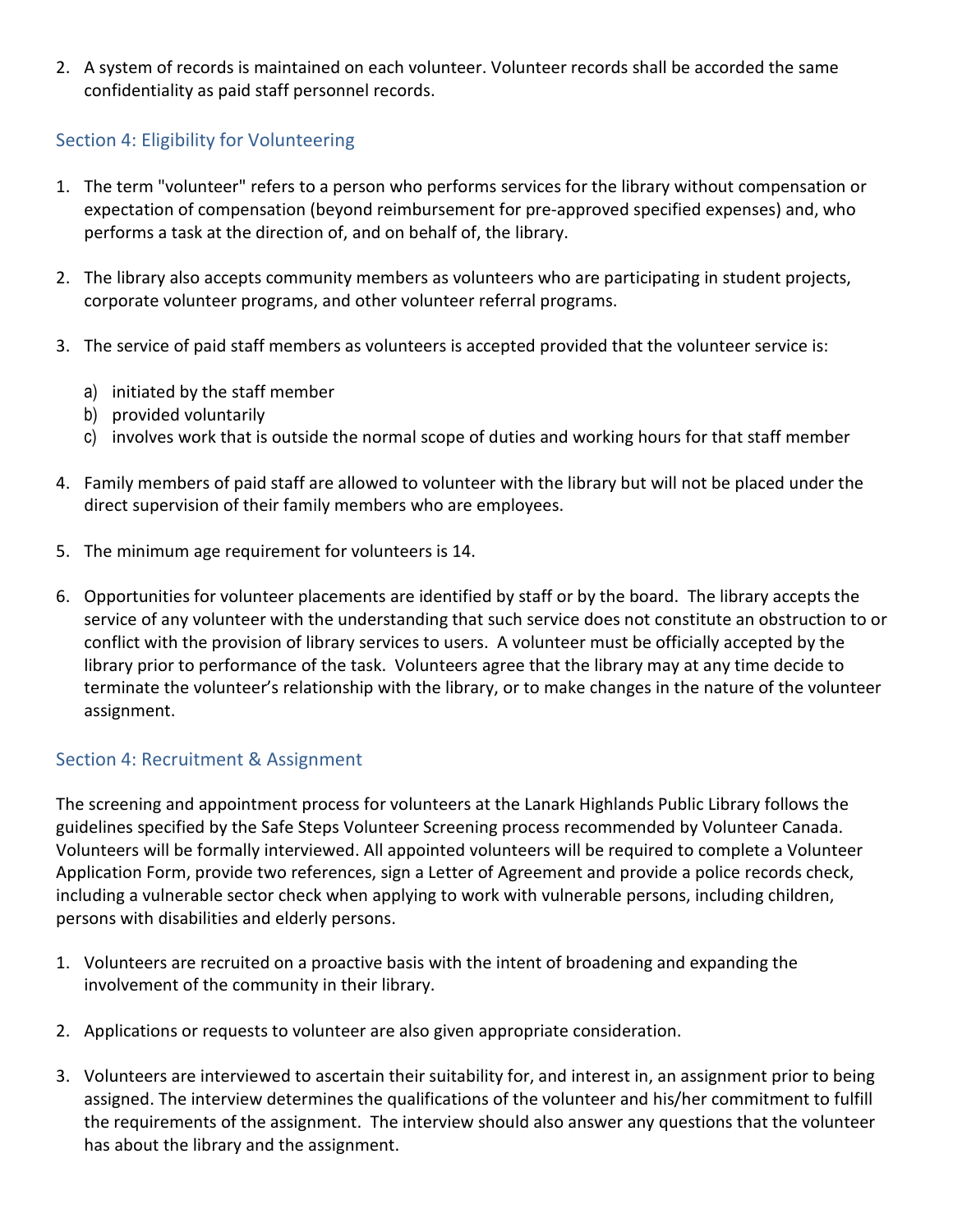- 4. No volunteer will begin their assignment until they have been officially accepted for that position and have completed all necessary screening as determined by the CEO.
- 5. Volunteers perform their duties in the presence of at least one paid staff member. Each volunteer will have a specific staff member to whom he or she reports and who will be responsible for day-to-day support and direction.
- 6. All volunteer placements begin with a 30-day probation period. During this time, the CEO will support the volunteer with periodic informal check-ins. As well, it is the responsibility of the volunteer to inform the CEO or of any issues of concern. At the end of the probationary period, the CEO will meet with the volunteer to evaluate the extent to which the objectives of both the library and the volunteer are being satisfied.
- 7. The library strives to meet volunteer expectations and offer a satisfactory volunteer experience for both parties. However, it may be deemed necessary to explore options such as renegotiate terms of the assignment, reassignment, referral to another organization or to the local volunteer centre, or placement termination.

#### **Volunteer Position Descriptions**

- 1. Position descriptions are developed in consultation with staff before proceeding with recruitment.
- 2. Volunteers are given clear, complete, and current descriptions of the duties and responsibilities of their assignment.
- 3. Position descriptions include a title, a summary of the assignment, a list of responsibilities, qualifications and benefits, any training requirement, the time commitment needed for the assignment, and the name of the supervisor to whom the volunteer reports.
- 4. The volunteer position descriptions are reviewed with the volunteer prior to beginning the assignment.
- 5. The library's volunteer position descriptions are reviewed and updated at least every three years or whenever a position substantially changes.

#### **Eligible Tasks**

- 1. Volunteers will not perform any task or duty for which a license or certification is required if the volunteer doesn't possess such license or certification.
- 2. Volunteer tasks may include but are not limited to:
	- a) shelf reading and shelving
	- b) delivery of materials to shut-ins
	- c) special projects
	- d) care of library plants
	- e) reading buddies
	- f) preparation of children's program crafts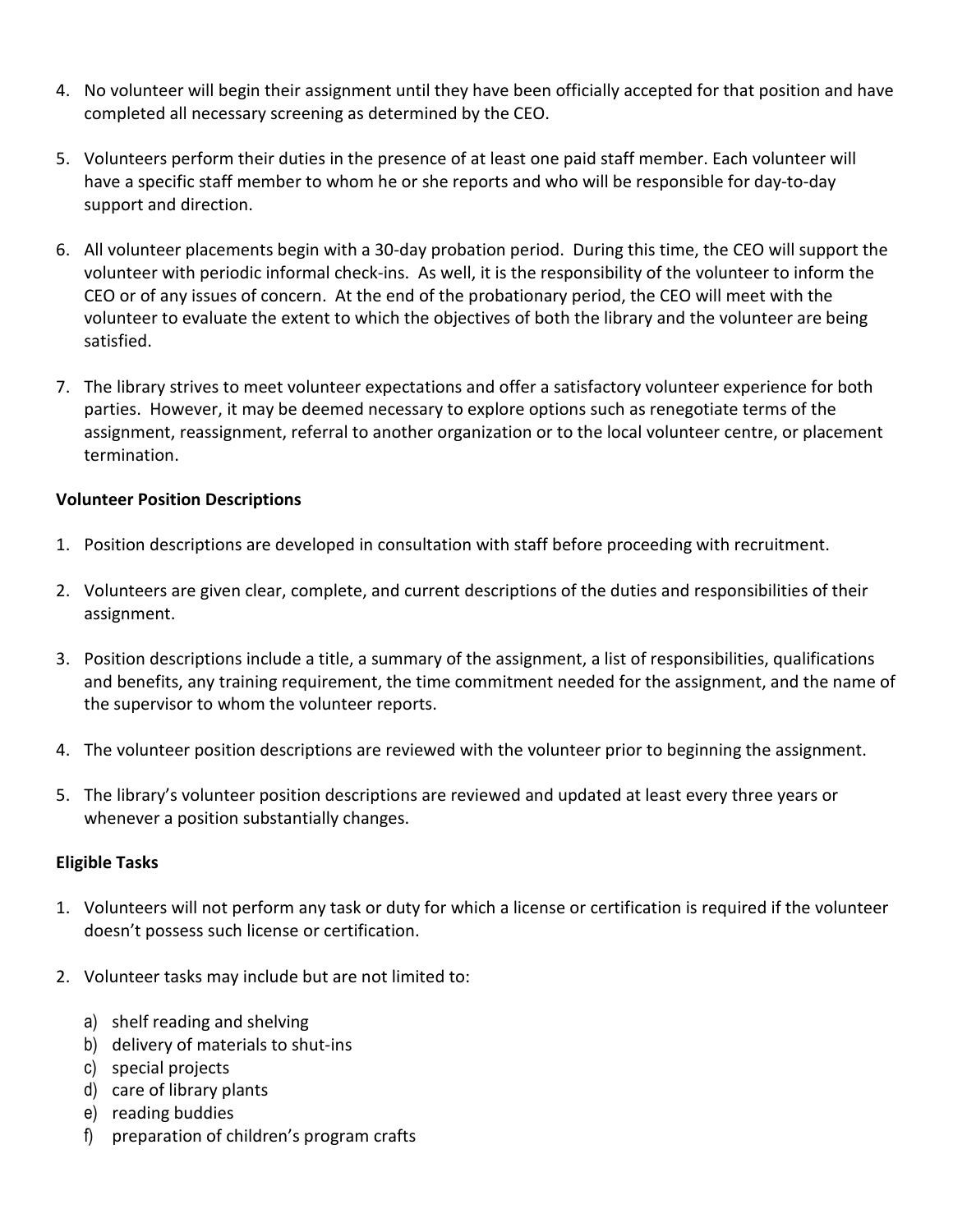#### **Orientation & Ongoing Training**

- 1. Within the first 3 months of becoming a volunteer, all volunteers are required to attend a general orientation session on the nature, purpose, and mission of the library and will be given a tour of the library.
- 2. Volunteers receive training to provide them with information on:
	- a) knowledge and skills necessary to perform their volunteer assignment
	- b) the operation of the program or service to which they are assigned
	- c) the purpose and requirements of the assignment
	- d) hazards that may be encountered
- 3. Volunteers are required to complete this training as mandated by legislation.

### Section 5: Responsibilities of Volunteers

- 1. Volunteers should actively perform their duties to the best of their abilities, and remain loyal to the mission, policies and procedures of the library.
- 2. Volunteers are responsible for maintaining the confidentiality of all privileged information to which they are exposed while serving as volunteers, whether this information involves staff, volunteers, users or other persons, or involves overall library business. Failure to maintain confidentiality could result in immediate dismissal.
- 3. Volunteers should understand that the library may at any time, for whatever reason, decide to end the volunteer relationship. As well, the volunteer may at any time, for whatever reason, decide to sever his or her relationship with the library. Notice of such a decision should be communicated as soon as possible to the volunteer's supervisor or the CEO.
- 4. When expecting to be absent from scheduled duty, the volunteer should inform his or her staff supervisor or the CEO in advance so that a replacement may be found. Continual absenteeism will result in a review of the volunteer's placement.
- 5. Volunteers must obtain approval from appropriate staff prior to taking any action or making any statement that might affect or obligate the library. These actions may include, but are not limited to, public statements to the media, lobbying efforts with other organizations, or any agreements involving contractual or other financial obligations.
- 6. Volunteers are responsible for presenting a good public image, and must dress appropriately for the conditions and performance of their duties. Volunteers should wear a volunteer identification badge while performing their assignments.
- 7. Volunteers are required to track their volunteer hours in the log book which will be collected by the CEO on a quarterly basis. Capturing accurate statistics is important to maintaining a volunteer program.